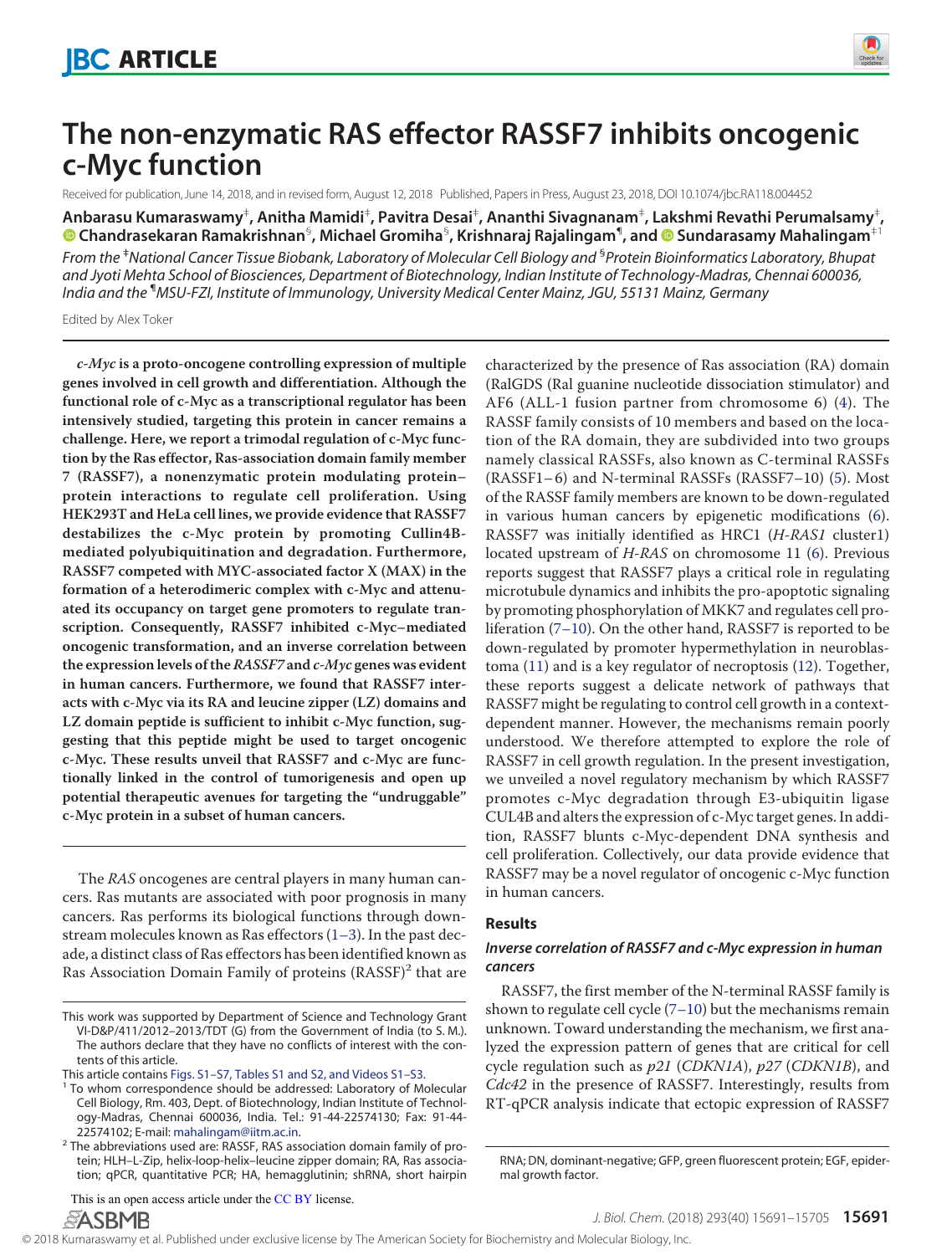

**Figure 1. RASSF7 destabilizes c-Myc protein.** *A,* RT-qPCR analysis indicates that RASSF7 up-regulates expression of p21, p27, and cdc42 in HEK293T cells (*n* 3 and data are expressed as mean S.D.). *B*, correlation analysis of RASSF7 and c-Myc expression in cancer tissues available from BioXpress database. *C,* cycloheximide chase assay indicates that RASSF7 destabilized c-Myc protein. β-Actin served as loading control. The protein levels are normalized to percentage of protein in time zero to calculate t<sub>1/2</sub> of c-Myc. *D*, treatment with proteosomal inhibitor rescues RASSF7 mediated degradation of c-Myc level.

up-regulated  $p21$ ,  $p27$ , and  $Cdc42$  levels (Fig. 1A). It is worth mentioning that these genes are known to be down-regulated by c-Myc to promote cell proliferation (13, 14). This prompted us to investigate the existence of cross-talk between c-Myc and RASSF7 during tumorigenesis. Toward this, we analyzed the correlation between RASSF7 and c-Myc expression in various human cancers. Pearson correlation analysis was performed with  $\log_2$  fold-change expression of *RASSF7* and *c-Myc* transcripts across different cancer tissues retrieved from the Bio-Xpress database (15). Analysis indicates a negative correlation (Pearson  $r$  value  $-0.4107$ ) between the expression levels of RASSF7 and c-Myc in various human cancers (Fig. 1B). To further strengthen this association, expression status of RASSF7 and c-Myc were analyzed in cancer cell lines. Results from Western blot analysis suggest a negative correlation (Pearson  $r$ value -0.3147) between RASSF7 and c-Myc protein levels in tested cancer cell lines (Fig. S1). Taken together, these data suggest the existence of an inverse correlation between RASSF7

and c-Myc expression in human cancers. This leads to the hypothesis that the interplay between RASSF7 and c-Myc may be essential to regulate tumorigenesis.

#### *RASSF7 destabilizes c-Myc through E3 ligase Cullin4B*

It is well established that deregulation (amplification and altered protein stability) of c-Myc oncoprotein plays a crucial role during tumorigenesis (16). To understand the mechanism and relevance of the observed negative correlation of RASSF7 and c-Myc expression in human cancers, we first investigated whether RASSF7 alters the c-Myc protein levels in cells. To prove this, HEK293T cells transfected with control or RASSF7 expression plasmids were treated with cycloheximide and the c-Myc protein levels were determined by Western blotting at different time intervals. Results from a cycloheximide chase assay suggest that the half-life of the c-Myc protein is  $\sim$ 45 min (Fig. 1C, lanes 1-4). With RASSF7 expression, c-Myc protein half-life was reduced to 28 min (Fig. 1C, lanes 5-8) suggesting

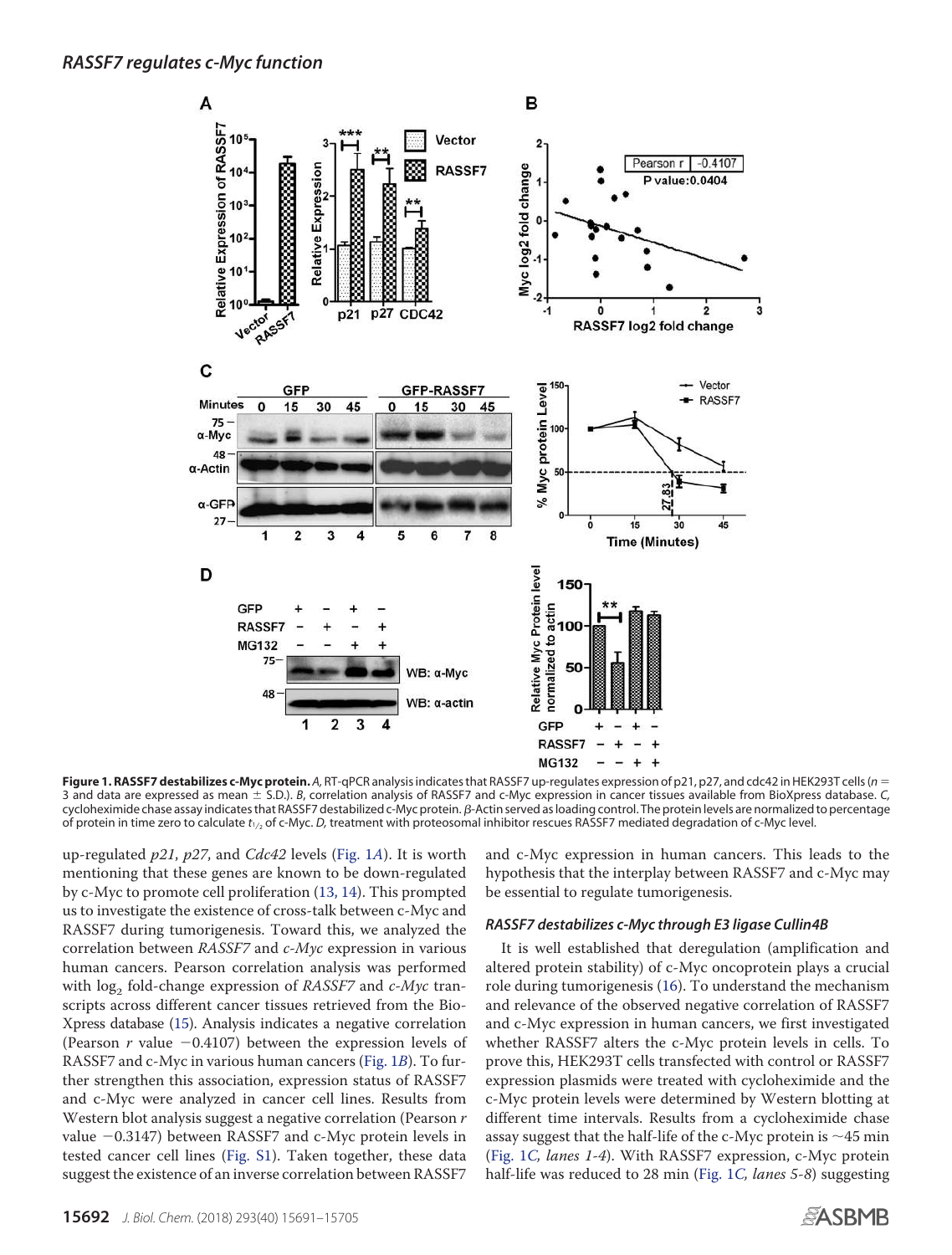

**Figure 2. RASSF7 induces c-Myc ubiquitination through Cullin4B.** *A* and *B,* HEK293T cells expressing GFP or GFP-RASSF7 were treated with MG132 and performed ubiquitination assay. Immunoblots with HA (for HA-ubiquitin) (*A*) or endogenous ubiquitin (*B*) were performed to analyze the c-Myc ubiquitin .<br>pattern. C, RT-qPCR analysis indicates that RASSF7 induces CUL4B expression. *β-*Actin served as internal control (*n* = 3 and data are expressed as mean ± S.D.). *D,* ubiquitination assay performed in HEK293T cells expressing dominant-negative Cullins (DN-CUL4A or DN-CUL4B) indicate the requirement of functional CUL4B for RASSF7-induced degradation of c-Myc. *E,* depletion of CUL4B rescues RASSF7-induced ubiquitination of c-Myc. *WB*, Western blot; *IP*, immunoprecipitation.

that RASSF7 promotes c-Myc protein destabilization. Toward understanding the mechanism, we first determined the c-Myc protein levels upon RASSF7 expression with a proteasomal inhibitor (MG132). Interestingly, MG132 is able to rescue RASSF7-mediated destabilization of c-Myc protein levels (Fig. 1D, lanes 3 and 4). These results suggest that RASSF7 destabilizes c-Myc protein levels. It is well known that the deregulated ubiquitin-proteasome pathway is critical to modulate c-Myc protein levels in cancers where amplification was not observed (17, 18). Together, these data lead to the hypothesis that RASSF7 may alter c-Myc protein levels through ubiquitination. Toward this, the status of c-Myc ubiquitination was analyzed in

the presence of RASSF7 in HEK293T cells with endogenous ubiquitin as well as with HA-ubiquitin. Results from a ubiquitination assay indicate that RASSF7 promotes the polyubiquitination of c-Myc (Fig. 2, A and B, lane 2). These data suggest the possibility that RASSF7 may alter c-Myc stability. To further understand the mechanism of RASSF7-mediated degradation of c-Myc, RASSF7 was ectopically expressed in HEK293T cells and the expression levels of different E3 ligases known to be involved in c-Myc ubiquitination were analyzed by RT-qPCR. We observed a significant increase of E3 ligase Cullin4B (CUL4B) levels in the presence of RASSF7 expression (Fig. S2A). To confirm this, the expression status of CUL4 family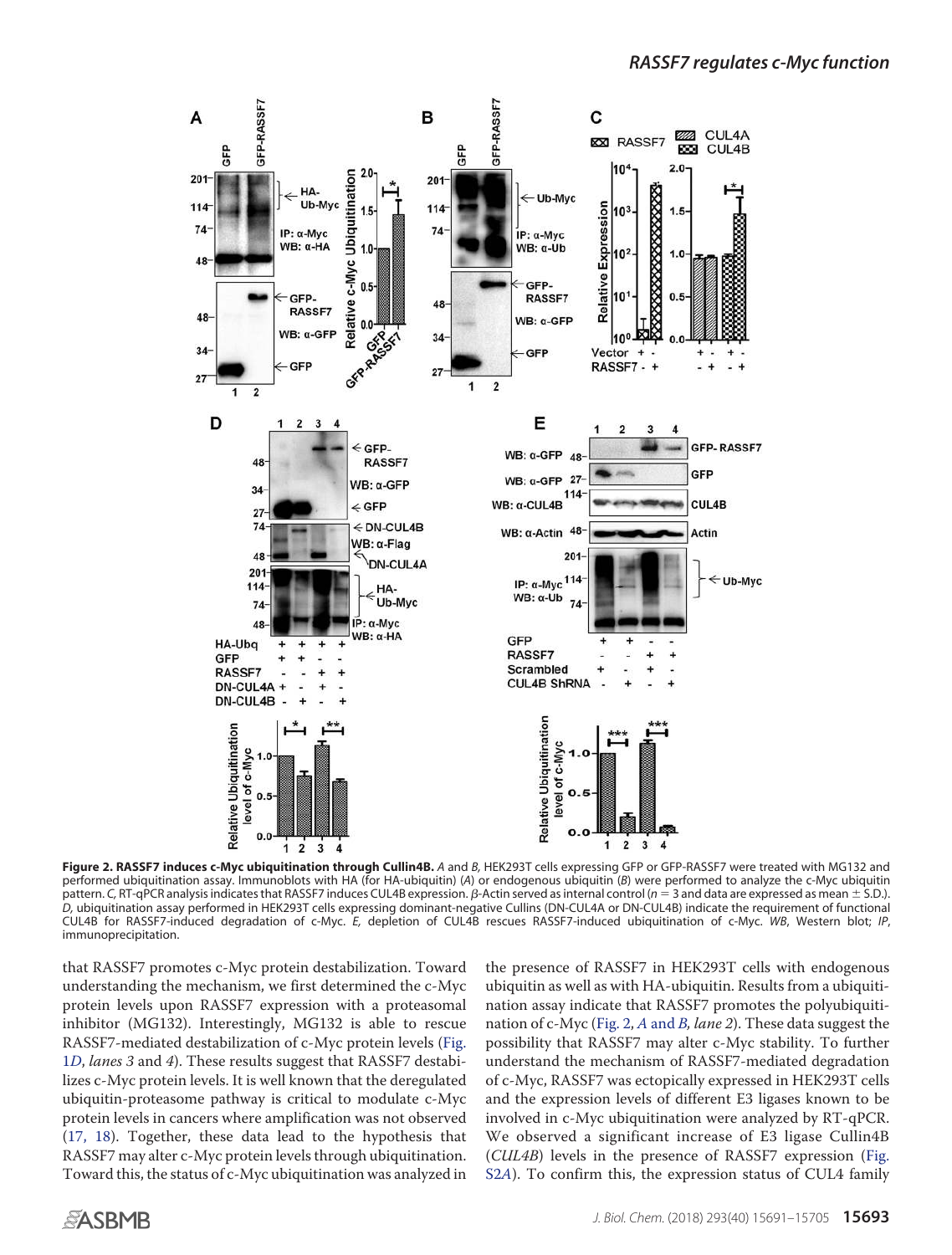members (CUL4A and CUL4B) was checked under RASSF7 expression and knockdown conditions. Interestingly, CUL4B not CUL4A transcript levels were altered by RASSF7 (Fig. 2C and Fig. S2B). Furthermore, CUL4B protein levels were reduced upon depletion of RASSF7 by specific shRNA (Fig. S2B). To define the role of CUL4B on c-Myc degradation, the status of c-Myc ubiquitination was checked upon co-expression of dominant-negative CUL4B (DN-CUL4B) and CUL4A (DN-CUL4A) in the presence of RASSF7. Results indicate that DN-CUL4B not DN-CUL4A was able to specifically alter RASSF7-induced ubiquitination of c-Myc (Fig. 2D, lanes 3 and 4). In addition, depletion of CUL4B by specific shRNA rescued RASSF7-induced c-Myc ubiquitination (Fig. 2E, lane 4). Together, these data provided evidence that RASSF7 up-regulates E3 ligase CUL4B expression to promote c-Myc degradation.

#### *RASSF7 down-regulates transcriptional activity of c-Myc*

c-Myc is a well-known transcription factor controlling expression of genes that are involved in various cellular functions, including its own promoter. We next tested whether RASSF7 modulates c-Myc–mediated gene transcription. Toward this, RASSF7 was expressed in HEK293T cells and  $c$ -*Myc* mRNA levels were measured by RT-qPCR. Interestingly, RASSF7 reduced endogenous c-Myc mRNA levels (Fig. 3A). To understand the mechanism,  $c$ - $Myc$  promoter activity was measured in the presence of RASSF7 expression. To our surprise, RASSF7 reduced the *c-Myc* promoter activity (Fig. 3B). Together, these data provide evidence that RASSF7 modulates c-Myc activity both at transcriptional and post-translational levels. To further define the effect of RASSF7 on c-Myc function, RASSF7 was co-expressed with c-Myc in HEK293T cells and the cell cycle profiles were analyzed by flow cytometry. Results in Fig. 3C indicate that RASSF7 significantly altered the status of c-Myc–mediated  $\mathrm{G}_1$  and S phases of cell cycle. These data suggest the possibility that RASSF7 may block c-Myc– induced  $G_1/S$  phase progression. To confirm this, the rate of DNA synthesis was measured in the presence of RASSF7 and c-Myc expression. RASSF7 decreased c-Myc–induced DNA synthesis, as indicated by the reduced BrdU incorporation upon co-expression of RASSF7 with c-Myc (Fig. 3D). Collectively, these data reveal that RASSF7 regulates S phase progression by blocking c-Myc–induced DNA synthesis. We next analyzed whether RASSF7 alters the expression of c-Myc target genes, which are involved in cell cycle regulation by RT-qPCR. Interestingly, RASSF7 repressed the expression of Cyclin D1, Cyclin D2, Trap1, and CDK4 (Fig. 3E) that are usually up-regulated by c-Myc. In contrast, RASSF7 rescued the c-Myc–induced repression of  $p21$ ,  $p27$ , and Cdc42 expression (Fig. 3E). These data suggest that RASSF7 alters cell division by modulating the expression of c-Myc target genes that are known to play a critical role in cell proliferation. To explore the mechanism of RASSF7-mediated alteration of c-Myc transcriptional activity, we quantified the occupancy of c-Myc on the target promoters in the presence of RASSF7 by ChIP-qPCR. Interestingly, results in Fig. 3F and Fig. S2C indicate that RASSF7 attenuates the occupancy of c-Myc on target gene promoters. The RASSF8 promoter, which lacks E-box (c-Myc binding motif), served as

negative control. Although, we observed a significant change in the transcriptional activity of c-Myc, a marginal decrease in the occupancy of c-Myc on the target promoters was observed. We therefore, next determined whether RASSF7 alters the c-Myc– mediated recruitment of co-factors to the target gene promoters necessary for transactivation. Earlier reports have suggested that the recruitment of co-activator, TRRAP by c-Myc is essential to activate the transcription of target genes (19). ChIP-Western blotting and co-immunoprecipitation assays confirmed that RASSF7 abrogated the c-Myc– dependent recruitment of the co-activator TRRAP to the target gene promoters (Fig. 3G, bottom panel, and lanes 3, 4, 7, and 8). Collectively, these data provide evidence that RASSF7 alters c-Myc– mediated recruitment of transcriptional co-activator to the target gene promoters and control c-Myc transcriptional activity.

# *RASSF7 interacts with c-Myc and modulates its transcriptional activity*

It is well documented that c-Myc forms heterodimer with Max through leucine zipper domains and occupies the E-box (c-Myc– binding motif) on the target gene promoter to regulate transcription. Based on the results from the current investigation, we hypothesized that RASSF7 blocks the recruitment of transcriptional co-activator by disrupting the formation of the heterodimeric complex between c-Myc and Max on target gene promoters. To confirm this possibility, we first tested whether RASSF7 interacts with c-Myc or Max. Immunoprecipitation experiments using HEK293T cell lysates indicate that RASSF7 specifically interacts with c-Myc (Fig. 4A, lanes 5 and 6) but not with Max (Fig. 4A, lane 4). Furthermore, co-immunoprecipitation assay confirms the existence of c-Myc and RASSF7 interaction in cells (Fig. 4B). In addition, molecular dynamics simulations revealed that the binding free energy ( $\Delta G^{\circ}$ ) for the c-Myc/Max heterodimeric complex is -76.95 kcal/mol (Fig. 4C, Video S1), whereas it is  $-80.58$  kcal/mol for the c-Myc/ RASSF7 heterodimeric complex (Fig. 4D, Video S2). These results suggest that RASSF7 might compete with Max to form a stable heterodimeric complex with c-Myc. To further define this possibility, a competitive binding assay was performed with increasing concentrations of RASSF7 keeping the concentration of Max constant. Results indicate that a dose-dependent increase of RASSF7 levels resulted in increased formation of the c-Myc/RASSF7 complex with a gradual decrease in the c-Myc/ Max complex suggest that RASSF7 competes with Max to form a heterodimeric complex with c-Myc (Fig.  $5$ , A and B). We next checked whether the formation of a heterodimeric complex between c-Myc and RASSF7 alters c-Myc– dependent transcription. To address this, RASSF7 was co-expressed with c-Myc and Max and the mRNA levels of c-Myc–induced genes (CyclinD1 and CyclinD2) as well as repressed genes (p21 and  $p27$ ) were analyzed by qPCR. Interestingly, RASSF7 inhibits the c-Myc/Max–induced expression of CyclinD1 and CyclinD2 and rescued the c-Myc/Max-repressed  $p21$  and  $p27$  expression in a dose-dependent manner (Fig. 5C). Taken together, these data provide evidence that RASSF7 specifically interacts with c-Myc and consequently alters c-Myc–dependent transcription.

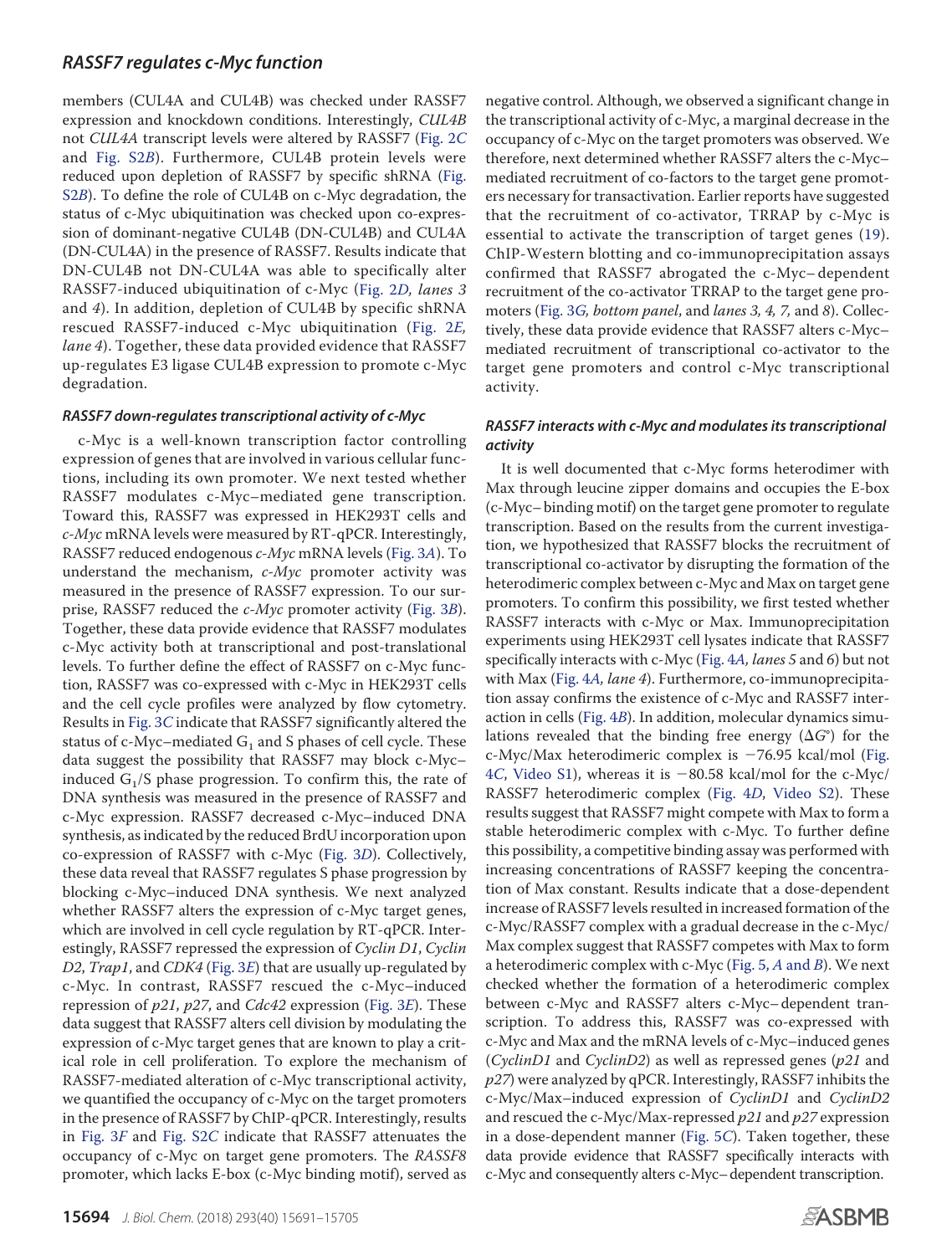

**Figure 3. RASSF7 modulates c-Myc–mediated transcription.** *A,* RT-qPCR analysis suggests that RASSF7 reduces endogenous c-Myc expression levels but not Max levels. *B*-Actin served as internal control (*n* = 3 and data are expressed as mean ± S.D.). *B*, promoter luciferase assay indicates RASSF7 inhibits c-Myc promoter activity. Renilla luciferase activity served as control ( $n = 3$  and data are expressed as mean  $\pm$  S.D.). *C*, cell cycle analysis in HEK293T cells indicates a significant change in the G<sup>1</sup> /S phase of the cell cycle when RASSF7 is co-expressed with c-Myc and Max (*n* 3 and data are expressed as mean S.D.). *D,* BrdU incorporation assay reveals reduction of DNA synthesis upon co-expression of RASSF7 along with c-Myc and Max in HEK293T cells (*n* 3 and data are expressed as mean ± S.D.). *E*, RT-qPCR analysis indicates that RASSF7 reverses expression levels of c-Myc target genes in HEK293T cells. β-Actin served as internal control ( $n = 3$  and data are expressed as mean  $\pm$  S.D.). *F*, ChIP-qPCR assay indicates that RASSF7 alters c-Myc occupancy on target gene promoters ( $n = 3$  and data are expressed as mean S.D.). *G,* ChIP-Western blot (*WB*) and co-immunoprecipitation (*IP*) in HEK293T cell lysates co-expressing the indicated constructs confirms that RASSF7 inhibits the c-Myc– dependent recruitment of TRRAP to initiate the target gene transcription.

#### *RASSF7 interacts with c-Myc through RA and LZ domains*

We next mapped the domains in RASSF7 critical for its interaction with c-Myc. Various N-terminal deletion constructs of RASSF7 were generated (Fig. S3A) and transfected in HEK293T cells. Significant reduction of RASSF7<sup>301-374</sup> interaction with c-Myc (Fig. S3B, lane 8) indicated that the interacting domain

might be located between amino acids 250 and 300 of RASSF7. Detailed analysis of amino acids within 250–300 of RASSF7 indicated the presence of a helix-loop-helix–leucine zipper domain (HLH–L-Zip), which is known to be involved in protein–protein and protein–nucleic acid interactions (20, 21). In addition, there is one more leucine-rich domain present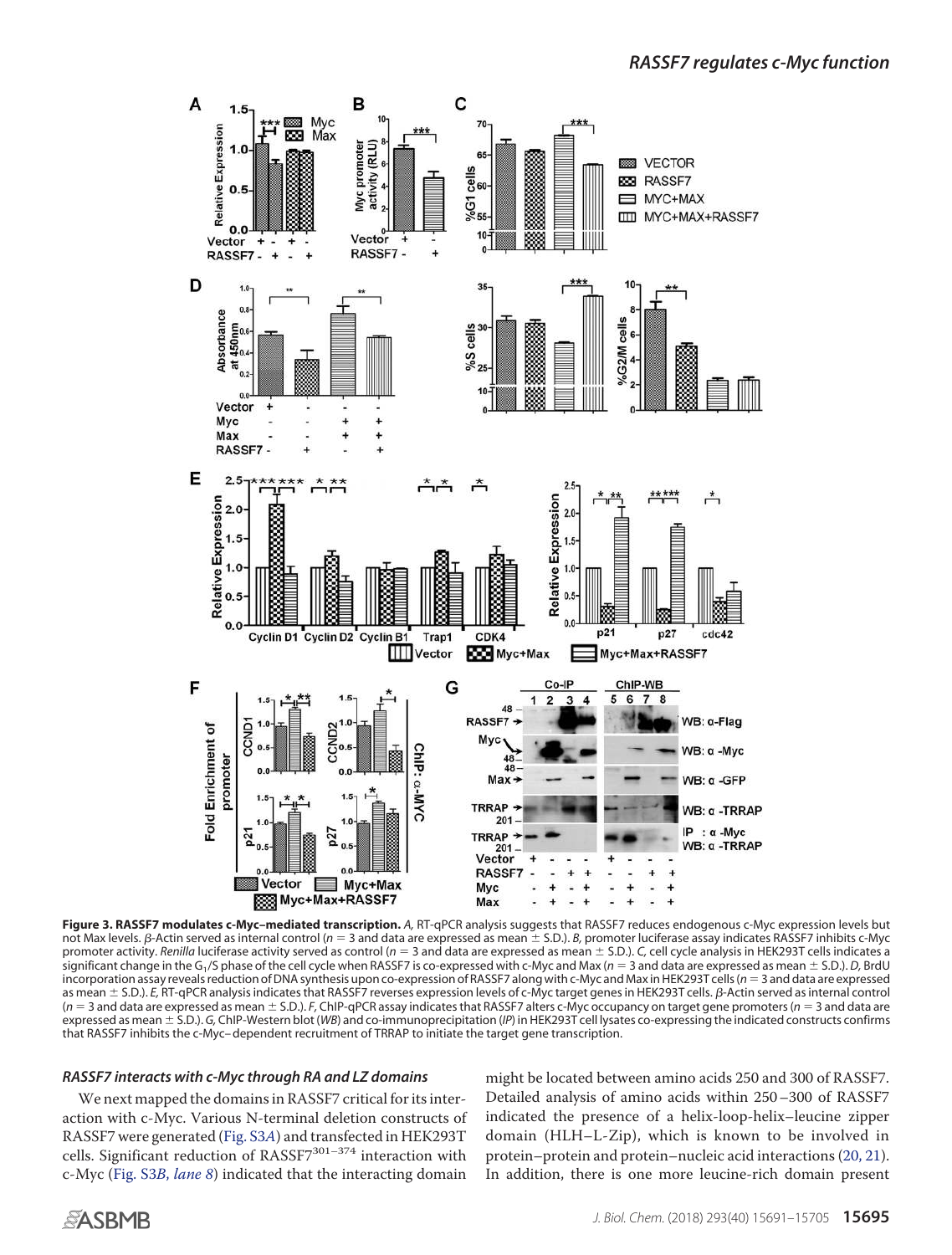

**Figure 4. RASSF7 forms a heterodimeric complex with c-Myc.** *A,* immunoprecipitation (*IP*) assay using HEK293T cell lysates reveals that RASSF7 specifically interacts with c-Myc but not Max. *B,* co-immunoprecipitation assay indicates interaction between endogenous RASSF7 and c-Myc. *C,*snapshots of heteromeric complexes obtained from molecular dynamics simulation. c-Myc/Max and (*D*) c-Myc/RASSF7 complexes show stable structures. The interaction of leucine pairs are showed as magnified image. *WB*, Western blot.

within the N terminus of RASSF7 (Fig. S3C). To find out the involvement of RASSF7 leucine zipper domains for its interaction with c-Myc, various RASSF7 mutants were generated (Fig. S3C) and the co-immunoprecipitation assay was performed. Surprisingly, all leucine variants of RASSF7 interacted with c-Myc similar to WT RASSF7 (Fig. S3D) indicating a possibility for the involvement of an additional domain in RASSF7 on c-Myc interaction. We next generated various C-terminal deletion variants of RASSF7 (Fig. S3E) and analyzed their interaction with c-Myc. Interestingly, RASSF7 mutants without L-Zip domains retain interaction with c-Myc as like full-length RASSF7 (Fig. S3F, lanes 3-6) confirms that the presence of an additional domain within the N terminus of RASSF7 might be responsible for the observed RASSF7 interaction with c-Myc. To confirm the participation of RASSF7 HLH–L-Zip domain in

the c-Myc interaction, we generated expression vector containing a RASSF7 HLH–L-Zip domain alone as fusion with GFP and exchanged all leucine residues (Fig. S4A). Interestingly, the HLH–L-Zip domain is able to interact with c-Myc, such as fulllength RASSF7 and replacement of leucine residues abrogated its interaction with c-Myc (Fig. 5D, lane 4). This was further substantiated by molecular dynamics simulations indicating a weak  $\Delta G^{\circ}$  ( $\Delta \Delta G^{\circ}$  = +6.39 kcal/mol) for the c-Myc/RASSF7 HLH–L-Zip<sup>L-A</sup> complex (Fig. S4B and Video S3). These results suggest that leucine residues might be critical for the formation of a stable heterodimeric complex between the HLH–L-Zip domains of c-Myc and RASSF7. To identify the additional c-Myc interacting domain within the RASSF7 N terminus, we first compared the RASSF7 N-terminal sequence with known a c-Myc interaction domain of p21 (CDKN1A). The analysis

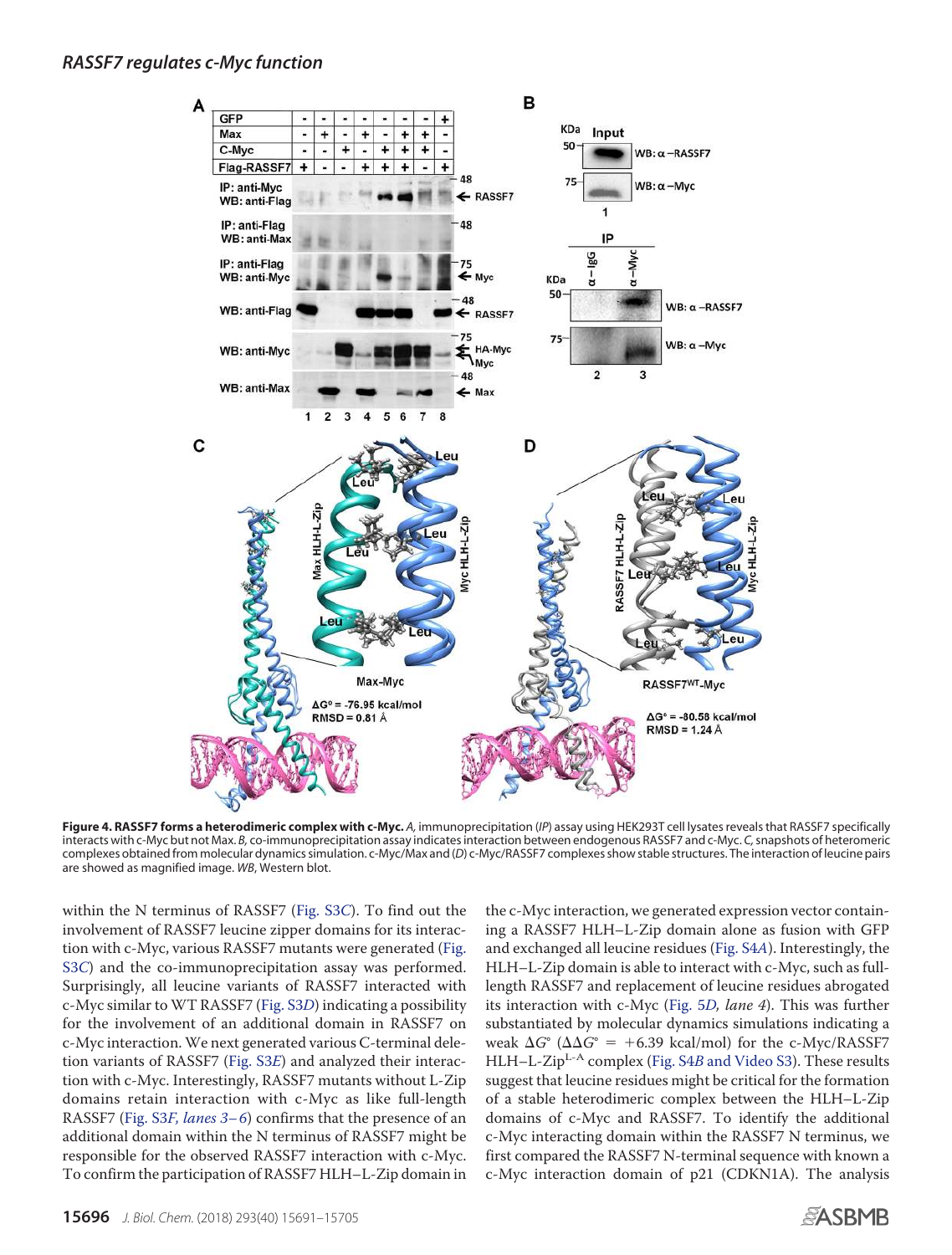

**Figure 5. RASSF7 competes with Max to form a complex with c-Myc.** *A,* competitive binding assay suggest that RASSF7 competes with Max to interact with c-Myc. *B,* densitometry analysis of immunoblots from competitive binding assay. Relative band intensities of RASSF7 and Max in complex with c-Myc are represented. C, RT-qPCR analysis indicates that RASSF7 modulates the c-Myc– dependent transcription of target genes in a dose-dependent manner. β-Actin served as internal control ( $n = 3$  and data are expressed as mean  $\pm$  S.D.). *D*, co-immunoprecipitation (*IP*) assay using mutants of RASSF7 in HEK293T cells indicates that leucine residues within HLH–L-zipper domain are critical for RASSF7 interaction with c-Myc. *E,* both RA and HLH–L-zipper domains of RASSF7 interact with c-Myc independently. *WB*, Western blot.

indicated a conservation of amino acid motifs within the RA domain of RASSF7 with p21 (Fig. S4C). We next replaced the amino acids (indicated in box) that are conserved between p21 and the RA domain as well as the leucine residues within HLH–L-Zip domain of RASSF7 (Fig. S4D). Results from the co-immunoprecipitation experiments indicate that RASSF7 variants with mutations in either RA or the HLH–L-Zip domain retain WT interaction with c-Myc (Fig. 5E, bottom panel, lane 3 and 4). Interestingly, mutations in both RA and  $HLH-L-Zip$  domain (RASSF7 $\overset{\text{MUT}}{D}$ ) completely abrogated RASSF7 interaction with c-Myc (Fig. 5E, bottom panel, lane 5). Taken together, these data suggest that RASSF7 interacts with c-Myc via both RA and leucine zipper domains independently.

# *RASSF7 interaction with c-Myc is critical to inhibit cell proliferation*

To understand the functional consequences of the RASSF7 interaction with c-Myc, we determined the cellular localization of c-Myc in the presence of RASSF7 by immunofluorescence assay. Interestingly, a c-Myc–specific signal was significantly reduced in cells expressing WT RASSF7. In contrast, c-Myc signals were not altered in cells expressing a c-Myc interactiondeficient mutant of RASSF7 (RASSF7<sup>MUT</sup>) (Fig. 6, A and B).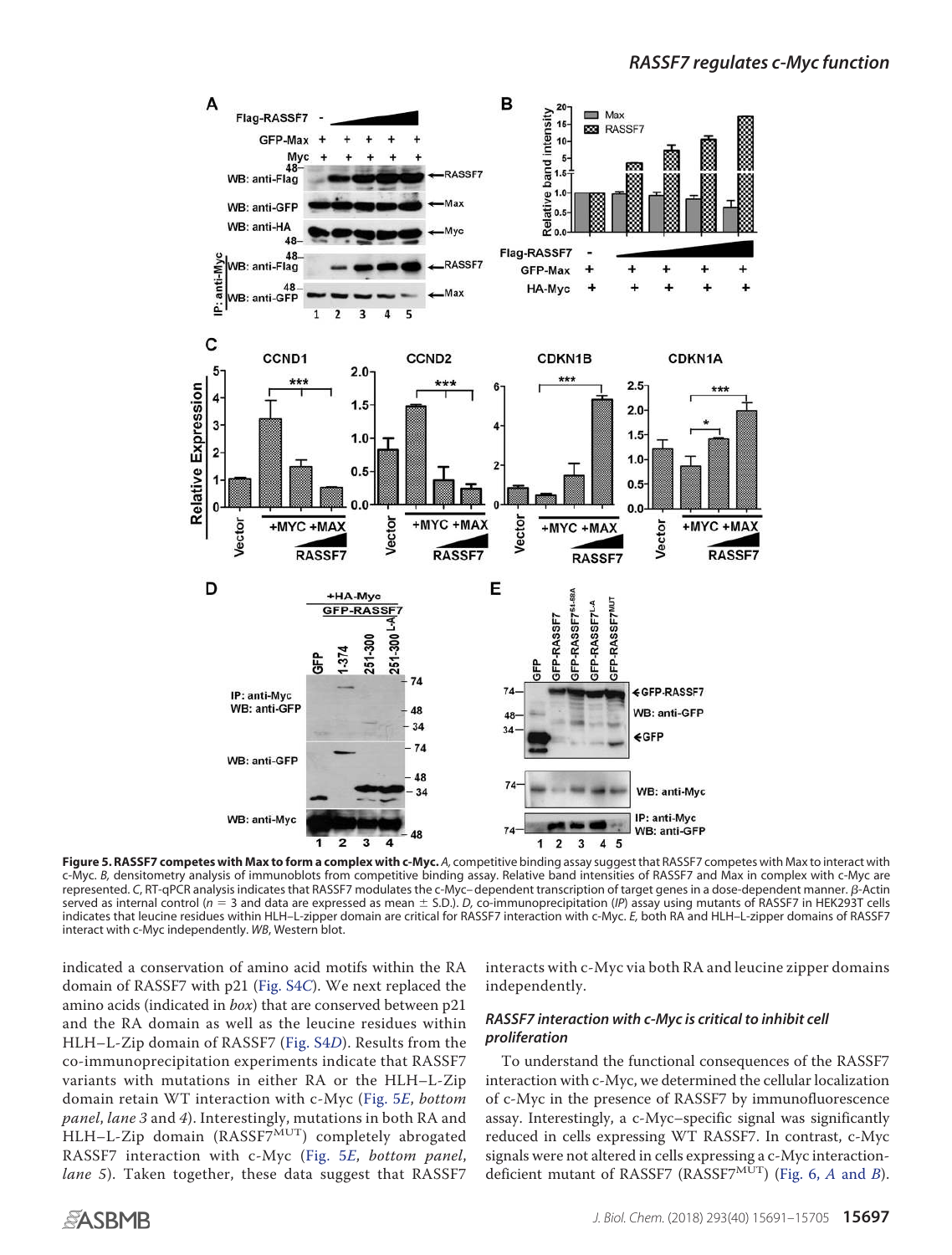

**Figure 6. RASSF7 interaction with c-Myc is required for negative regulation of c-Myc function.** A, immunofluorescence analysis indicate that WT not the<br>c-Myc interaction-deficient mutant (RASSF7<sup>MUT</sup>) of RASSF7 deplete th intensity of c-Myc in HeLa cells were calculated using ImageJ and plotted as a bar diagram (*n* 50 cells each). *C,* ubiquitination assay suggests that WT not the c-Myc interaction-deficient mutant (RASSF7MUT) of RASSF7 induced ubiquitination of c-Myc in HEK293T cells.*D,* BrdU incorporation assay indicates that RASSF7 alters c-Myc–induced DNA synthesis ( $n = 3$  and data are expressed as mean  $\pm$  S.D.). *E*, RASSF7 expression blocks the c-Myc–induced colony formation ability of HEK293T cells ( $n = 3$  and data are expressed as mean  $\pm$  S.D.). *WB*, Western blot; *IP*, immunoprecipitation.

These data lead to the hypothesis that the RASSF7 interaction with c-Myc may be critical to deplete the cellular c-Myc protein level. To confirm the specificity of RASSF7-mediated c-Myc destabilization, the status of c-Myc ubiquitination was measured in HEK293T cells ectopically expressed with RASSF7 $\mathrm{^{WT}}$ or RASSF7MUT. Interestingly, RASSF7MUT failed to induce polyubiquitination of c-Myc (Fig. 6C, lane 3). These data support our hypothesis that the RASSF7 interaction is critical for c-Myc polyubiquitination. We next probed the relevance of the RASSF7 interaction on c-Myc–induced cell proliferation. HEK293T cells were transiently expressed with RASSF7<sup>WT</sup> or

RASSF7MUT in combination with c-Myc and Max and performed a BrdU incorporation assay. Expression of RASSF7<sup>WT</sup> not RASSF7 $^{MUT}$  inhibited c-Myc–induced DNA synthesis (Fig. 6D, Fig. S5) indicating that the RASSF7 interaction is required for modulating the c-Myc function during the cell cycle. In addition, RASSF7 blocked c-Myc–induced cell proliferation as indicated by a lesser number of colonies in WT but not in the c-Myc interaction-deficient mutant (RASSF7<sup>MUT</sup>) expressing HEK293T cells (Fig. 6E). A similar pattern was observed in HeLa cells as well (Fig. S6A). Furthermore, RASSF7<sup>WT</sup> is able to significantly inhibit the cell migration even in the presence of

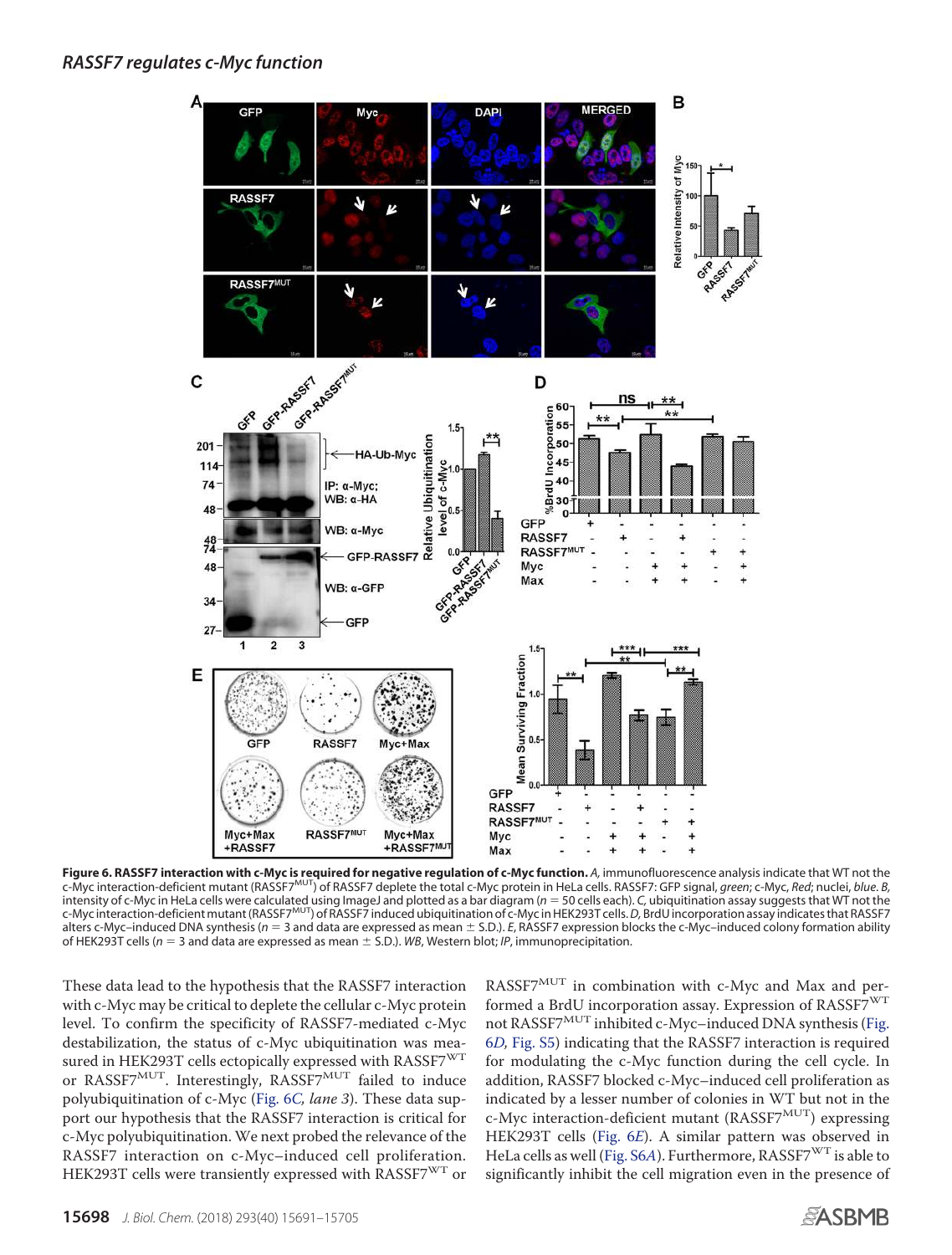

**Figure 7. RASSF7 alters c-Myc oncogenic functions in a context dependent manner.** *A,* HeLa cells were subjected to serum starvation for 24 h followed by induction with EGF and tested the status of RASSF7 and c-Myc interaction by immunoprecipitation (*IP*) assay. Results suggest that interaction between RASSF7 and c-Myc is abrogated upon stimulation of cells with EGF. *B,* RASSF7 reduced the colony-forming ability of NIH3T3 cells. Colonies were counted using ImageJ. The surviving fraction was calculated and plotted as a bar diagram (*n* 3 and data are expressed as mean S.D.). Expression of RASSF7 in NIH3T3 cells was quantified by RT-qPCR. β-Actin was used as internal control. C, colony-forming assay in NIH3T3 cells indicate that RASSF7 inhibits c-Myc-mediated cell transformation ( $n = 3$  and data are expressed as mean  $\pm$  S.D.). *WB*, Western blot.

c-Myc but RASSF7MUT failed to alter c-Myc– dependent cell migration (Fig. S6,  $B$  and C). Collectively, results from this investigation provide evidence that the RASSF7 interaction with c-Myc is critical to modulate c-Myc–induced cell proliferation and migration. To define the physiological relevance of the RASSF7/c-Myc heterodimeric complex formation with cell growth status, HeLa cells were subjected to serum starvation followed by treatment with epidermal growth factor (EGF) for different time points and checked their interaction. Interestingly, RASSF7 and c-Myc interaction was observed in serumstarved cells but complex formation was disrupted when cells were treated with EGF (Fig. 7A). These results suggest that the dissociation of RASSF7 from the RASSF7/c-Myc complex may be critical for c-Myc to induce cell proliferation under favorable growth conditions. Taken together, these data implicate that the cross-talk between RASSF7 and c-Myc might play a critical role in cell growth regulation.

# *RASSF7 inhibits c-Myc–induced cell transformation*

To understand the importance of RASSF7 function during tumorigenesis, the transformation assay was performed with

the immortalized mouse embryonic fibroblast cell line NIH3T3 (22) to check whether RASSF7 expression alters the c-Myc– dependent cell transformation. Results suggest that ectopic expression of RASSF7 significantly reduced the colony-forming ability of NIH3T3 (Fig. 7B). In contrast, knockdown of RASSF7 significantly increased the colony-forming ability of NIH3T3 cells (Fig. S7A). The efficiency of RASSF7 depletion was confirmed by RT-qPCR (Fig. S7B). We subsequently depleted RASSF7 and c-Myc expressions individually and in combination by specific shRNAs and tested the effect of RASSF7 on Myc-mediated transformation of immortalized NIH3T3 cells. Interestingly, an increased number of colonies were observed in the RASSF7 knockdown condition and this effect was reversed when both  $c$ -*Myc* and *RASSF7* were depleted together (Fig. 7*C*). Collectively, these results suggest that RASSF7 regulates c-Myc–induced cell transformation, thereby controlling cell proliferation during tumorigenesis.

#### *RASSF7-LZ peptide is sufficient to modulate c-Myc function*

To further test the hypothesis that RASSF7 may be used to target c-Myc function, the RASSF7 leucine zipper domain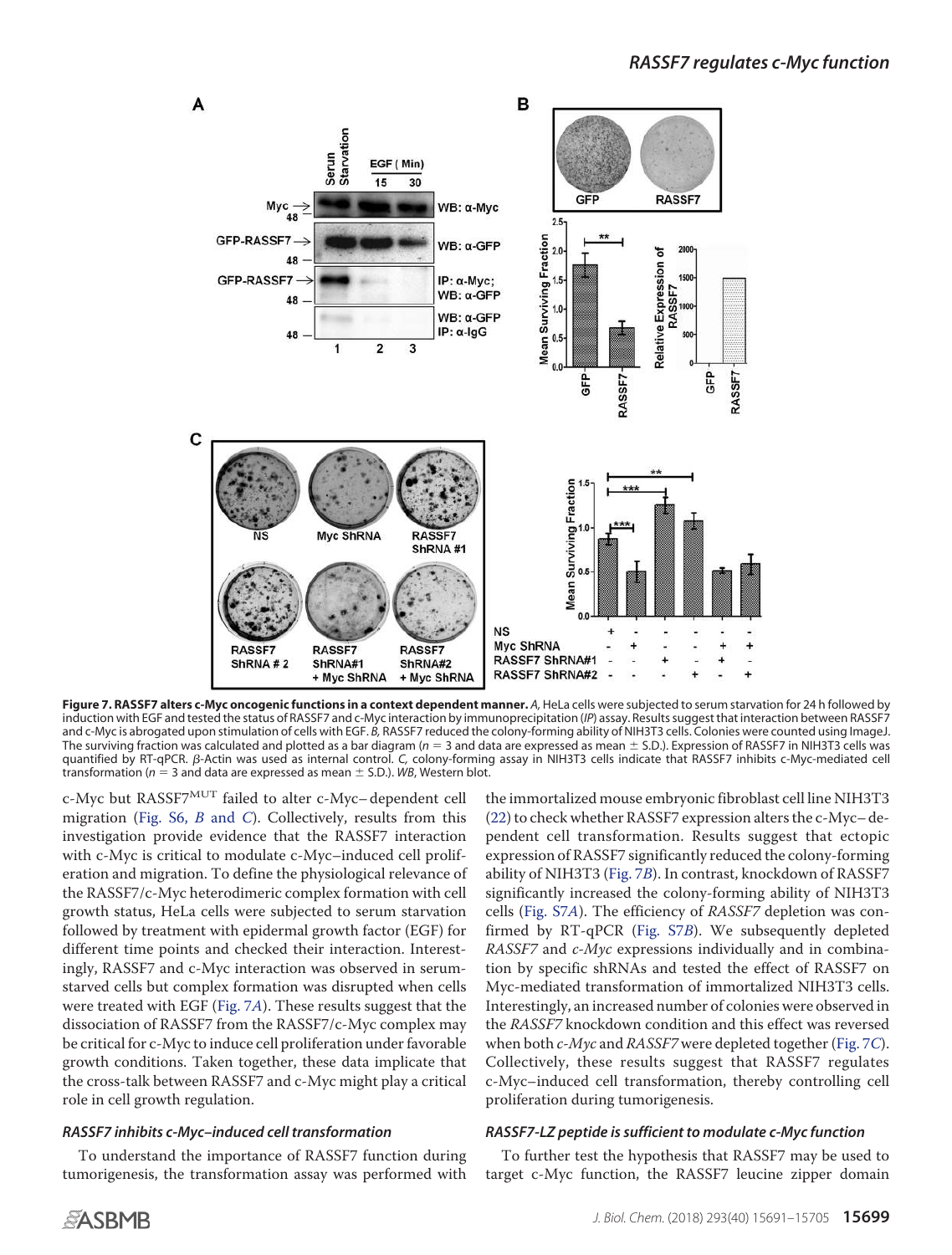

**Figure 8. RASSF7-leucine zipper (LZ) peptide is sufficient to modulate Myc activity.** *A,* co-immunoprecipitation (*IP*) suggests that RASSF7-LZ peptide interacts with c-Myc thereby reducing the c-Myc/Max complex formation, whereas mutant peptide, which lack interaction with c-Myc, failed to interfere with the c-Myc/Max complex formation. *B,* colony-forming assay in HEK293T cells treated with peptides reveal that the RASSF7-LZ peptide inhibits the colonyforming ability ( $n = 3$  and data are expressed as mean  $\pm$  S.D.). *C*, RT-qPCR analysis indicates that treatment with RASSF7-LZ peptide reverses expression levels of c-Myc target genes in a dose-dependent manner. B-Actin served as internal control ( $n = 3$  and data are expressed as mean  $\pm$  S.D.). *WB*, Western blot.

(RASSF7251–300) WT (RASSF7-LZ) and mutant peptide  $(RASSF7-LZ<sup>L-A</sup>)$  were designed as described under "Materials" and Methods" and chemically synthesized. HEK293T cells were treated withWT and mutant RASSF7-LZ peptides and checked their interaction with Myc by co-immunoprecipitation followed by Western blot analysis with the indicated antibodies. Results indicate that WT not mutant peptide was able to interact with c-Myc (Fig. 8A, lane 3), which supports that the leucine zipper domain of RASSF7 independently interacts with c-Myc. Interestingly, the complex formation between c-Myc and Max was reduced upon treatment with WT peptide (Fig. 8A, upper panel, lane 3) compared with mutant peptide or untreated cells suggest that the RASSF7-LZ peptide might interfere with the c-Myc/Max complex formation by interacting with c-Myc. Furthermore, our results suggest that the RASSF7-LZ peptide inhibits the cell proliferation (Fig. S7C) as well as colony-forming ability of cells (Fig. 8B). To extend the ability of the RASSF7-LZ peptide to impinge on c-Myc function, transcript levels of c-Myc transcriptional targets were analyzed upon treatment of RASSF7-LZ or RASSF7-LZ<sup>L-A</sup> peptide. Results indicate that WT not mutant RASSF7-LZ peptide was able to inhibit c-Myc– dependent transcription of target genes in a

dose-dependent manner (Fig. 8C). In addition, RASSF7-LZ peptide treatment reduced the endogenous c-Myc level when compared with RASSF7-LZ<sup>L-A</sup> peptide-treated cells (Fig. S7D). For the first time, the data from these experiments provide crucial evidence that RASSF7-LZ peptide alone is sufficient to modulate c-Myc function and may have potential therapeutic application to control c-Myc activity in a subset of human cancers.

#### **Discussion**

With the aim to understand the mechanism of the nonenzymatic Ras effector, RASSF7 function in human cancers, the current study demonstrates that RASSF7 is a novel interactor of c-Myc and inhibits c-Myc oncogenic functions at multiple levels (Fig. 9). The steady-state level of c-Myc was altered by many E3 ligases in a context-dependent manner (23–26). Myc oncogene family members are known to be amplified in multiple human cancers and are key driver molecules regulating oncogenesis (27–30). Many approaches have been strategized to target c-Myc in human cancer (31–33). Attempts were made to engineer E3 ligases to target c-Myc for efficient degradation in cancers (34, 35). In addition, several small molecule inhibitors

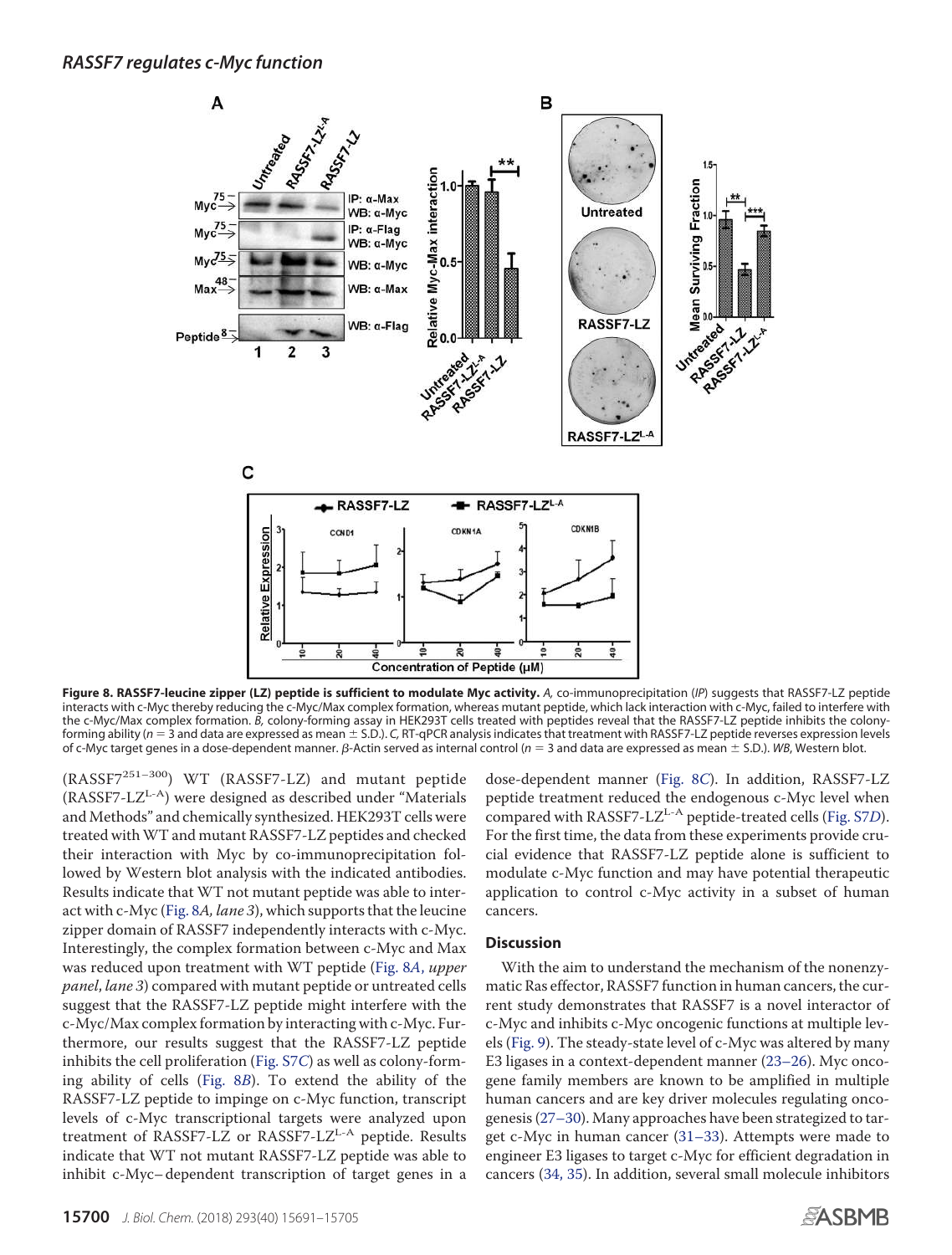

**Figure 9. Proposed model of RASSF7-mediated regulation of oncogenic c-Myc function.** Results from the present investigation clearly provided evidence that RASSF7 regulates c-Myc functions at three levels. *A,* RASSF7 regulates c-Myc at the transcriptional level by inhibiting c-Myc promoter activity thereby reducing the mRNA levels of c-Myc. *B,* RASSF7 promotes polyubiquitination of c-Myc by up-regulating the expression of ligase, Cullin4B. *C,* RASSF7 modulates oncogenic c-Myc function by forming a heterodimeric complex with c-Myc and blocks c-Myc–mediated recruitment co-activator to the target gene promoters to induce cell cycle arrest. Taken together, our data indicate that RASSF7 impinges on expression and function of c-Myc in multiple levels to modulate oncogenic c-Myc function during tumorigenesis.

have been developed to inhibit c-Myc function for better management of c-Myc driven cancers (23, 36). However, c-Myc family members encode transcription factors to carry out essential functions in normal cells, rendering it a major challenge to target c-Myc function making c-Myc a prototypical example of a "undruggable target" (31). Our data provide strong evidence that RASSF7 destabilizes oncogenic c-Myc protein. Available literatures (16, 17) clearly indicate that accumulation of more oncogenic c-Myc protein in the lymphoblastic leukemia without gene amplification suggests that the stability of c-Myc protein was altered. On the other hand, RASSF7 expression was repressed in leukemia due to promoter hypermethylation (37). This interplay between RASSF7 and c-Myc may open up new avenues to exploit RASSF7 as a potential molecule for therapeutic intervention of c-Myc– driven cancers like lymphoblastic leukemia.

Formation of heterodimeric complex between c-Myc and Max is a prerequisite to activate a canonical c-Myc–mediated transcriptional regulatory pathway (38). c-Myc/Max heterodimeric complex occupies the E-box motif in the target gene promoters and recruits the transcriptional co-activators to trigger the transcription of target genes (21, 38). Several small molecule inhibitors have been designed to disrupt c-Myc/Max dimers and to inhibit c-Myc–induced transformation (39). Biochemical assays and molecular dynamics simulations revealed

that RASSF7 forms a stable complex with c-Myc thereby inhibiting the assembly of the active c-Myc/Max heterodimer. In addition, RASSF7 inhibits the expression of c-Myc–activated target genes that are required for cell proliferation as well as the colony-forming ability of immortalized cells by altering c-Myc activity. Furthermore, under favorable growth conditions (in the presence of epidermal growth factor) we found that RASSF7 did not form a complex with c-Myc suggesting the existence of tight regulation of RASSF7 and c-Myc cross-talk during cell proliferation.

Therapeutic peptides targeting the interaction between oncogenes have seen wider applications in cancer treatment regimens. Novel peptides that have been designed to inhibit signaling cascades are proving to be a viable alternative to chemical small molecule inhibitors due to low off-target effects and more specificity (40). There have been attempts to develop a synthetic inhibitory peptide to inhibit c-Myc/Max interaction (39, 41). Applications of synthetic peptides, although superior to small molecules inhibitors, are hindered by limited knowledge about the precise molecular functions of the developed novel peptides. To circumvent such drawbacks, development of peptides from endogenous proteins could be a more practical approach. Interestingly, data from the current investigation suggest that the RASSF7-LZ peptide interacts with c-Myc and is sufficient to impinge on c-Myc activity. Although further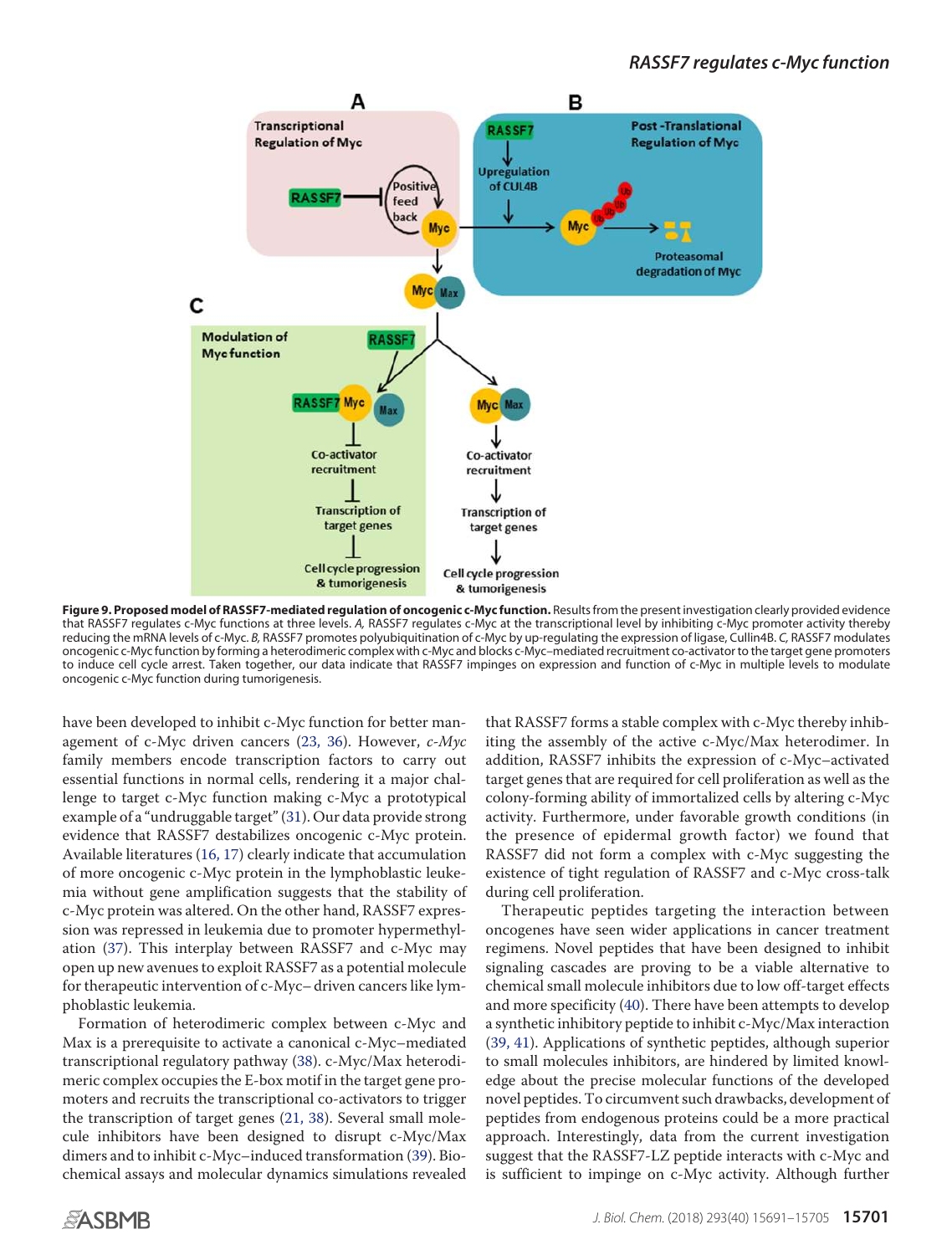analysis on precise molecular function of the RASSF7-LZ peptide is warranted, the data from this study indicate that RASSF7-LZ may have potential therapeutic applications to control c-Myc– dependent cancers and may be a potential molecule targeting the otherwise "undruggable" c-Myc.

A recent report suggests that RASSF7 might be a candidate target in c-Myc– driven cancers (42). Here, we report for the first time that RASSF7 inhibits c-Myc–mediated DNA synthesis and arrest the "S" phase progression of the cell cycle. In addition, RASSF7 destabilizes the c-Myc protein and modulates its oncogenic function. These results suggest that RASSF7 may be a potential candidate regulator of the cell division cycle and impinges on c-Myc–induced cell proliferation. This study is a unique demonstration of a functional link between the nonenzymatic RAS effector, RASSF7, and c-Myc to control cancer cell growth and potential application of LZ peptide as a possible drug molecule, which enables the undruggable c-Myc as a potential therapeutic target in c-Myc– driven human cancers. Conceivably, the expression status of RASSF7 and c-Myc may be used as biomarkers for designing better strategies for the management of cancers.

# **Materials and methods**

#### *Cell culture and transfection*

HEK293T, HeLa, SCC131, AGS, IMR32, SKBR3, COLO 829, HCT 116, and NIH3T3 cell lines were maintained Dulbecco's modified Eagle's medium (Life Technologies) with 10% fetal bovine serum (Gibco) and 1% antibiotic-antimycotic (Life Technologies). Polyethylene imine (PAL Lifesciences) was used for transfection.

# *Plasmid construction and mutagenesis*

RASSF7 and its deletion expression constructs were constructed by amplifying ORF from peripheral blood mononuclear cell cDNA library using appropriate primers and cloned between KpnI and EcoRV sites of pCDNA3-GFP plasmid. Point mutations were performed using appropriate primers with QuikChange II Site-directed Mutagenesis Kit (Agilent) as per the manufacturer's protocol. Primers used for cloning are indicated under Table S1. pcDNA3-DN-hCUL4A-FLAG (Addgene plasmid number 15821) and pcDNA3-DN-hCUL4B-FLAG (Addgene plasmid number 15822) were a gift from Wade Harper (43).

# *Antibodies and chemicals*

Anti-GFP, anti-TRRAP, anti-RASSF7 (Santa Cruz), anti-FLAG, anti-HA, and anti- $\beta$ -actin (Sigma), anti-c-Myc, anti-Max, anti-CUL4B, anti-glyceraldehyde-3-phosphate dehydrogenase, and anti-laminin (Cell Signaling Technology Inc.) antibodies were used for immunoblot analysis. Chemicals used were: MG-132 and cycloheximide (Abcam, UK).

# *Real Time-quantitative PCR (RT-qPCR), immunoprecipitation, and Western blotting*

RT-qPCR, immunoprecipitation, and Western blotting were performed as described previously (44). Primers used for RTqPCR are described under Table S2.

# *BrdU incorporation assay*

For BrdU assay, cells transfected with the indicated plasmids were pulsed for 4 h with BrdU after 48 h of transfection. Cells were fixed, permeabilized, and stained with anti-BrdU antibodies conjugated with allophycocyanin), followed by total DNA staining with 7-aminoactinomycin as per the manufacturer's protocol (BD Biosciences). The amount of BrdU incorporation was analyzed in BD FACSCanto II (BD Biosciences) using FAC-SDIVA software (BD Biosciences).

#### *Luciferase assay*

Luciferase assay was performed as described previously (45).

# *Cell cycle analysis and ubiquitination assay*

Cell cycle and ubiquitination assays were performed as described elsewhere (46).

# *ChIP*

ChIP analysis was performed as described previously (47) using the indicated antibodies. For ChIP-Western blot analysis, the eluted proteins from the immune complex were resolved in SDS-PAGE (5–15% gradient) followed by Western blot analysis with indicated antibodies.

#### *Fluorescent microscopy*

Cells were transfected with the indicated plasmids. After 48 h of transfection, cells were fixed with 4% paraformaldehyde and permeabilized with 0.1% Triton X-100. Cells were then immunostained with anti-c-Myc antibodies overnight at 4 °C followed by secondary antibodies conjugated with Alexa Fluor 594 (Molecular Probes). 4',6-Diamidino-2-phenylindole was used to stain nucleus. Images were acquired in AxioObserver.Z1 inverted microscope with Apotome (Carl Zeiss, Germany) using ZEN software (Carl Zeiss, Germany). At least 50 cells in each condition were imaged to calculate the fluorescence intensity. Myc intensity was normalized by subtracting the background intensity from the Myc-stained cells and was plotted as graph.

#### *Database analysis*

Pan cancer gene expression data from BioXpress database (https://hive.biochemistry.gwu.edu/cgi-bin/prd/bioxpress/ servlet.cgi)<sup>3</sup> was downloaded for RASSF7 and c-Myc as described previously (45) and correlation analysis was performed.

#### *Lentivirus generation and infection*

Lentiviruses expressing shRNA specific to CUL4B (TRCN 0000006532) (Sigma) and RASSF7 (clone ID: V2LHS\_172434 and V3LHS\_411167) (Dharmacon) were generated in HEK293T cells as per the manufacturer's protocol. Supernatant containing viral particles were collected and used to infect the indicated target cells in the presence of hexadimethrine bromide (8 mg/ml).



<sup>&</sup>lt;sup>3</sup> Please note that the JBC is not responsible for the long-term archiving and maintenance of this site or any other third party hosted site.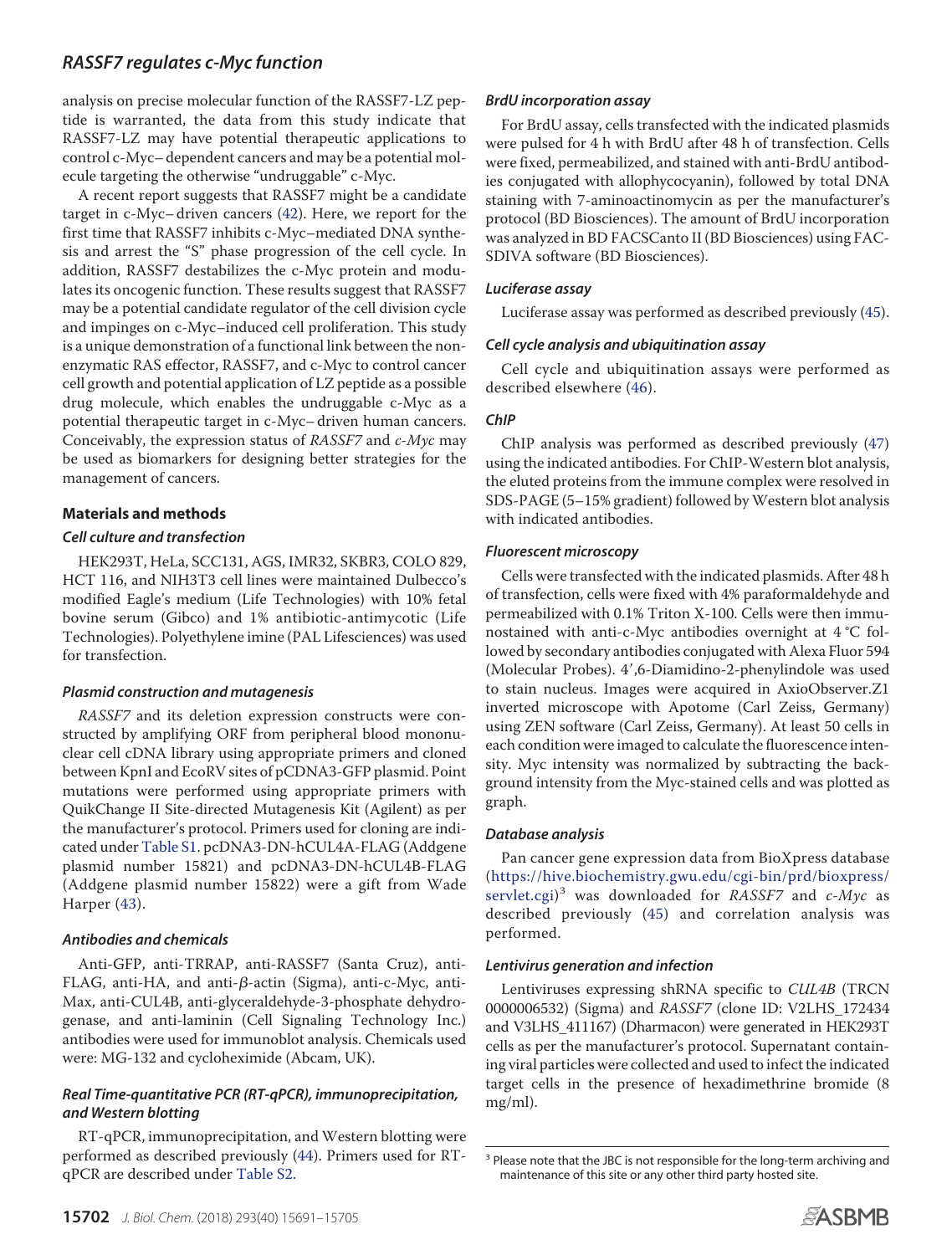#### *Colony formation assay*

Colony formation assay was performed as described previously (48). Percentage survival was calculated using the following formula: plating efficiency  $=$  number of colonies counted/ number of cells plated; surviving fraction  $=$  (number of colonies counted/number of cells plated)/plating efficiency of control. Each experiment was repeated three times with biological triplicates. Mean  $\pm$  S.D. were plotted in the respective graphs.

#### *In vitro cell wound-healing assay*

For wound-healing assay, cells were transfected with the indicated plasmids and were subjected to serum starvation after 36 h of transfection. After 48 h of transfection, the wound was generated and wound closure was imaged at different time intervals using Cytell (GE Healthcare). The total wound area was calculated and the percentage of wound closure was plotted in a graph.

# *Molecular dynamics simulations*

The structure of Myc/Max complex (PDB code 1NKP) was used as a template to build Myc/RASSF7<sup>HLH-L-Zip</sup> complex (49). Unrestrained simulations were performed for 40 ns in TIP3P solvent using AMBER12 (50) and ff12SB force field (51, 52). Energy minimization and equilibrations were performed as described elsewhere (53, 54). The binding free energies ( $\Delta G^{\circ}$ ) were calculated using MM-PB(GB)SA methods (55–58).

# *RASSF7-LZ peptide development*

RASSF7-leucine zipper domain peptide (RASSF7-LZ) comprising amino acids 251–300 was designed as a fusion protein with the TAT cell penetrating sequence and FLAG tag as mentioned below. Amino acids indicated as bold underlined letters were mutated to alanine in mutant peptide (RASSF7-LZL-A): GYGRKKRRQRRRGDYKDDDDKGQSAEVQGS**L**ALVSRA**L**-EAAERA**L**QAQAQE**L**EELNRELRQCNLQQFIQQTG.

Peptides were synthesized by Synpeptide (Shanghai, China) at >95% purity and stored at  $-20^{\circ}$ C as lyophilized powder aliquots to avoid freeze-thaw cycles. Stock solution of 1 mm was prepared by dissolving in PBS and stored as aliquots in  $-20$  °C. For cell treatment, a working concentration was achieved by diluting in Opti-MEM.

# *Peptide treatment of cells*

In peptide-treatment assays, cells treated with peptide (at a concentration of 20  $\mu$ M wherever not indicated) for 8 h were harvested, lysed in Nonidet P-40 lysis buffer and subjected to immunoprecipitation as described above under "Immunoprecipitation and Western blotting." For RT-qPCR assays, cells were treated with peptides for 18 h with Opti-MEM containing the indicated concentration of peptide and levels of transcripts were analyzed by RT-qPCR as described above.

# *Statistical analysis*

Statistical analyses were carried out using GraphPad Prism 5 (GraphPad Software, San Diego, CA). Data are represented as mean  $\pm$  S.D. from triplicates. Statistical significance indicated

**References**

1. Ehrkamp, A., Herrmann, C., Stoll, R., and Heumann, R. (2013) Ras and rheb signaling in survival and cell death. Cancers (Basel) **5,** 639–661 Medline

by  $p$  value was calculated using Student's unpaired  $t$  test (\*,  $p<\frac{1}{2}$ 

Author contributions—A. K., A. M., P. D., C. R., and S. M. formal analysis; A. K., A. M., P. D., A. S., L. R. P., C. R., and M. G. validation; A. K., A. M., P. D., A. S., L. R. P., and C. R. investigation; A. K., A. M., P. D., A. S., L. R. P., and C. R. methodology; A. K. and S. M. writingoriginal draft; M. G., K. R., and S. M. resources; S. M. conceptualization; S. M. supervision; S. M. funding acquisition; S. M. project

0.01; \*\*,  $p < 0.01$ ; \*\*\*,  $p < 0.001$ ).

administration; S. M. writing-review and editing.

- 2. Patra, S. K. (2008) Ras regulation of DNA-methylation and cancer. Exp. Cell Res. **314,** 1193–1201 CrossRef Medline
- 3. Zenonos, K., and Kyprianou, K. (2013) RAS signaling pathways, mutations and their role in colorectal cancer. World J. Gastrointest. Oncol. **5,** 97–101 CrossRef Medline
- 4. Vos, M. D., and Clark, G. J. (2006) RASSF family proteins and Ras transformation. Methods Enzymol. **407,** 311–322 Medline
- 5. Underhill-Day, N., Hill, V., and Latif, F. (2011) N-terminal RASSF family (RASSF7-RASSF10): a mini review. Epigenetics **6,** 284–292 CrossRef Medline
- 6. Volodko, N., Gordon, M., Salla, M., Ghazaleh, H. A., and Baksh, S. (2014) RASSF tumor suppressor gene family: biological functions and regulation. FEBS Lett. **588,** 2671–2684 CrossRef Medline
- 7. Sherwood, V., Manbodh, R., Sheppard, C., and Chalmers, A. D. (2008) RASSF7 is a member of a new family of RAS association domain-containing proteins and is required for completing mitosis. Mol. Biol. Cell **19,** 1772–1782 CrossRef Medline
- 8. Gulsen, T., Hadjicosti, I., Li, Y., Zhang, X., Whitley, P. R., and Chalmers, A. D. (2016) Truncated RASSF7 promotes centrosomal defects and cell death. Dev. Biol. **409,** 502–517 CrossRef Medline
- 9. Recino, A., Sherwood, V., Flaxman, A., Cooper, W. N., Latif, F., Ward, A., and Chalmers, A. D. (2010) Human RASSF7 regulates the microtubule cytoskeleton and is required for spindle formation, Aurora B activation and chromosomal congression during mitosis. Biochem. J. **430,** 207–213 CrossRef Medline
- 10. Takahashi, S., Ebihara, A., Kajiho, H., Kontani, K., Nishina, H., and Katada, T. (2011) RASSF7 negatively regulates pro-apoptotic JNK signaling by inhibiting the activity of phosphorylated-MKK7. Cell Death Differ. **18,** 645–655 CrossRef Medline
- 11. Djos, A., Martinsson, T., Kogner, P., and Carén, H. (2012) The RASSF gene family members RASSF5, RASSF6 and RASSF7 showfrequent DNA methylation in neuroblastoma. Mol. Cancer **11,** 40 CrossRef Medline
- 12. Hitomi, J., Christofferson, D. E., Ng, A., Yao, J., Degterev, A., Xavier, R. J., and Yuan, J. (2008). Identification of a molecular signaling network that regulates a cellular necrotic cell death pathway by a genome wide siRNA screen. Cell **135,** 1311–1323 CrossRef Medline
- 13. Kim, J., Lee, J., and Iyer, V. R. (2008) Global identification of c-Myc target genes reveals its direct role in mitochondrial biogenesis and its E-box usage in vivo. PLoS ONE **3,** e1798 CrossRef Medline
- 14. Dang, C. V. (1999) c-Myc target genes involved in cell growth, apoptosis, and metabolism. Mol. Cell Biol. **19,** 1–11 CrossRef
- 15. Wan, Q., Dingerdissen, H., Fan, Y., Gulzar, N., Pan, Y., Wu, T., Jung, Y., Cheng, Z., Zhang, H., and Mazumder, R. (2015) BioXpress: an integrated RNA-seq-derived gene expression database for pan-cancer analysis. Database (Oxford) **2015,** bav019 Medline
- 16. Malempati, S., Tibbitts, D., Cunningham, M., Akkari, Y., Olson, S., Fan, G., and Sears, R. C. (2006) Aberrant stabilization of c-Myc protein in some lymphoblastic leukemias. Leukemia **20,** 1572–1581 CrossRef Medline
- 17. Bahram, F., von der Lehr, N., Cetinkaya, C., and Larsson, L. G. (2000) c-Myc hot spot mutations in lymphomas result in inefficient ubiquitina-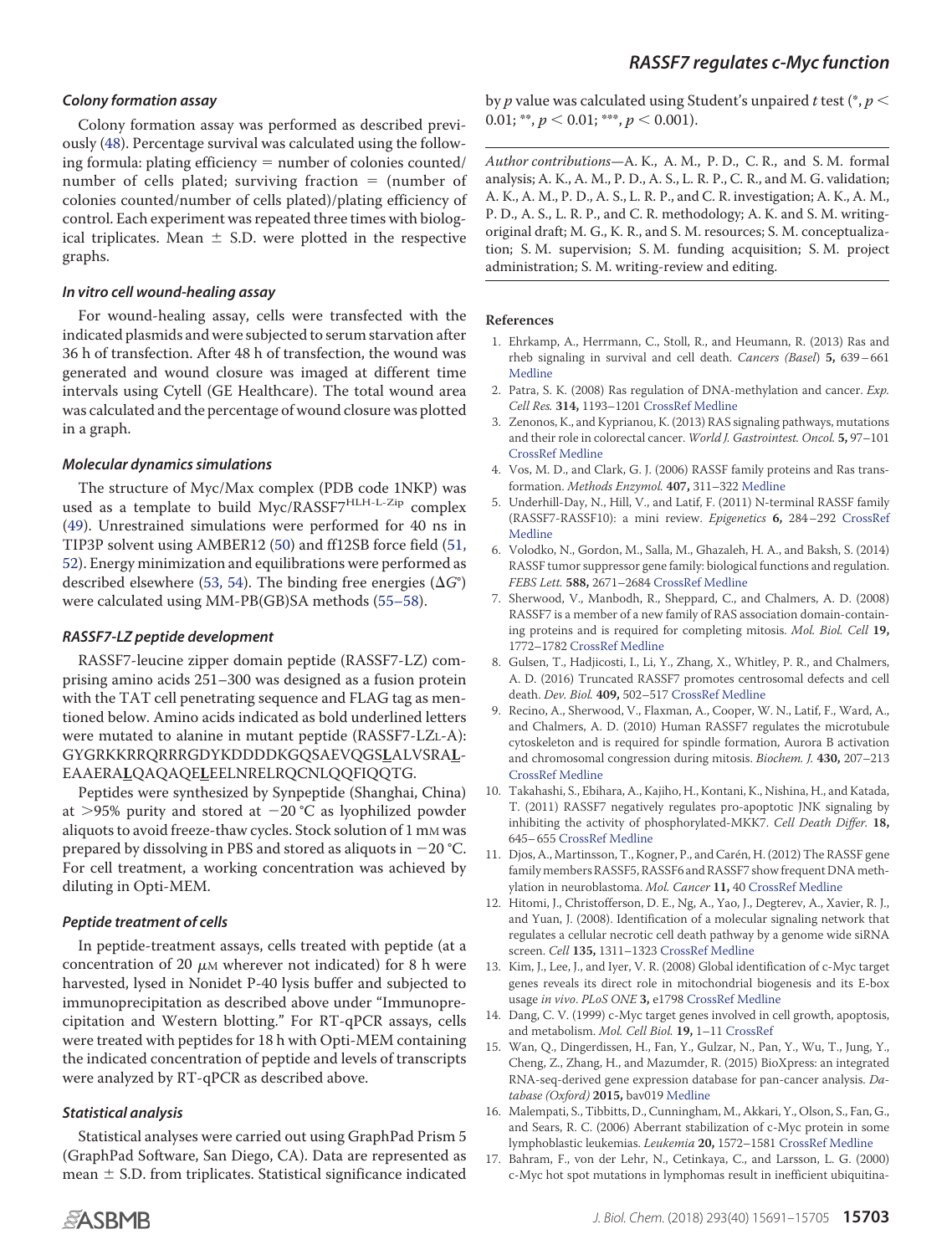tion and decreased proteasome-mediated turnover. Blood **95,** 2104–2110 Medline

- 18. Poole, C. J., and van Riggelen, J. (2017) MYC: master regulator of the cancer epigenome and transcriptome. Genes (Basel) **8,** 142 Medline
- 19. McMahon, S. B., Van Buskirk, H. A., Dugan, K. A., Copeland, T. D., and Cole, M. D. (1998) The novel ATM-related protein TRRAP is an essential cofactor for the c-Myc and E2F oncoproteins. Cell **94,** 363–374 CrossRef Medline
- 20. Landschulz, W. H., Johnson, P. F., and McKnight, S. L. (1988) The leucine zipper: a hypothetical structure common to a new class of DNA binding proteins. Science **240,** 1759–1764 CrossRef Medline
- 21. Leung, I. W., and Lassam, N. (1998) Dimerization via tandem leucine zippers is essential for the activation of the mitogen-activated protein kinase kinase kinase, MLK-3. J. Biol. Chem. **273,** 32408–32415 CrossRef Medline
- 22. Moshier, J. A., Dosescu, J., Skunca, M., and Luk, G. D. (1993) Transformation of NIH/3T3 cells by ornithine decarboxylase overexpression. Cancer Res. **53,** 2618–2622 Medline
- 23. Peter, S., Bultinck, J., Myant, K., Jaenicke, L. A., Walz, S., Muller, J., Gmachl, M., Treu, M., Boehmelt, G., Ade C. P., Schmitz, W., Wiegering, A., Otto, C., Popov, N., Sansom, O., Kraut, N., and Eilers, M. (2014) Tumor cell-specific inhibition of MYC function using small molecule inhibitors of the HUWE1 ubiquitin ligase. EMBO Mol. Med. **6,** 1525–1541 CrossRef Medline
- 24. Amati, B. (2004) c-Myc degradation: Dancing with ubiquitin ligases. Proc. Natl. Acad. Sci. U.S.A. **101,** 8843–8844 CrossRef Medline
- 25. Choi, S. H., Wright, J. B., Gerber, S. A., and Cole, M. D. (2010) c-Myc protein is stabilized by suppression of a novel E3 ligase complex in cancer cells. Genes Dev. **24,** 1236–1241 CrossRef Medline
- 26. Young, S. Y., Herbst, A., Tworkowski, K. A., Salghetti, S. E., and Tansey, W. P. (2003) Skp2 regulates c-Myc protein stability and activity. Mol. Cell. **11,** 1177–1188 CrossRef Medline
- 27. Dang, C. V. (2012) MYC on the Path to Cancer. Cell **149,** 22–35 CrossRef Medline
- 28. Gabay, M., Li, Y., and Felsher, D. W. (2014) MYC activation is a hallmark of cancer initiation and maintenance. Cold Spring Harbor Persp. Med. 4, a014241 CrossRef
- 29. Camarda, R., Williams, J., and Goga, A. (2017) In vivo reprogramming of cancer metabolism by MYC. Front. Cell Dev. Biol. **5,** 35 Medline
- 30. Nero, T. L., Morton, C. J., Holien, J. K., Wielens, J., and Parker, M. W. (2014) Oncogenic protein interfaces: small molecules, big challenges. Nat. Rev. Cancer **14,** 248–262 CrossRef Medline
- 31. Whitfield, J. R., Beaulieu, M.-E., and Soucek, L. (2017) Strategies to inhibit c-Myc and their clinical applicability. Front. Cell Dev. Biol. **5,** 10 Medline
- 32. Sabnis, H. S., Somasagara, R. R., and Bunting, K. D. (2017) Targeting MYC dependence by metabolic inhibitors in cancer. Genes **8,** 114 CrossRef
- 33. Hutter, S., Bolin, S., Weishaupt, H., and Swartling, F. J. (2017) Modeling and targeting MYC genes in childhood brain tumors. Genes **8,** 107 CrossRef
- 34. Shin, Y. J., Park, S. K., Jung, Y. J., Kim, Y. N., Kim, K. S., Park, O. K., Kwon, S. H., Jeon, S. H., Trinh le, E., Fraser, A. S., Kee, Y., and Hwang, B. J. (2015) Nanobody-targeted E3-ubiquitin ligase complex degrades nuclear proteins. Sci. Rep. **5,** 14269 CrossRef Medline
- 35. Lu, J., Qia, Y., Altieri, M., Dong, H., Wang, J., Raina, K., Hines, J., Winkler, J. D., Crew, A. P., Coleman, K., and Crews, C. M. (2015) Hijacking the E3 ubiquitin ligase cereblon to efficiently target BRD4. Chem. Biol. **22,** 755–763 CrossRef Medline
- 36. Jiang, H., Bower, K., E., Beuscher, A. E., Zhou, B., Bobkov, A. A., Olson, A. J., and Vogt, P., K. (2009) Stabilizers of the Max homodimer identified in virtual ligand screening inhibit c-Myc function. Mol. Pharmacol. **76,** 491–502 CrossRef Medline
- 37. Shinawi, T., Hill, V., Dagklis, A., Baliakas, P., Stamatopoulos, K., Agathanggelou, A., Stankovic, T., Maher, E. R., Ghia, P., and Latif, F. (2012) KIBRA gene methylation is associated with unfavorable biological prognostic parameters in chronic lymphocytic leukemia. Epigenetics **7,** 211–215 CrossRef Medline
- 38. Blackwood, E. M., and Eisenman, R. N. (1991) Max: a helix-loop-helix zipper protein that forms a sequence-specific DNA-binding complex with c-Myc. Science **251,** 1211–1217 CrossRef Medline
- 39. Berg, T., Cohen, S. B., Desharnais, J., Sonderegger, C., Maslyar, D. J., Goldberg, J., Boger, D. L., and Vogt, P. K. (2002) Small-molecule antagonists of c-Myc/Max dimerization inhibit c-Myc-induced transformation of chicken embryo fibroblasts. Proc. Natl. Acad. Sci. U.S.A. **99,** 3830–3835 CrossRef Medline
- 40. Bidwell, G. L., 3rd, and Raucher, D. (2009) Therapeutic peptides for cancer therapy: part I, peptide inhibitors of signal transduction cascades. Expert Opin. Drug Deliv. **6,** 1033–1047 CrossRef Medline
- 41. Bidwell, G. L., 3rd, and Raucher, D. (2005) Application of thermally responsive polypeptides directed against c-Myc transcriptional function for cancer therapy. Mol. Cancer Ther. **4,** 1076–1085 CrossRef Medline
- 42. Toyoshima, M., Howie, H. L., Imakura, M., Walsh, R. M., Annis, J. E., Chang, A. N., Frazier, J., Chau, B. N., Loboda, A., Linsley, P. S., Cleary, M. A., Park, J. R., and Grandori, C. (2012) Functional genomics identifies therapeutic targets for MYC-driven cancer. Proc. Natl. Acad. Sci. U.S.A. **109,** 9545–9550 CrossRef Medline
- 43. Jin, J., Ang, X. L., Shirogane, T., and Wade Harper, J. (2005) Identification of substrates for F-box proteins. Methods Enzymol. **399,** 287–309 CrossRef Medline
- 44. Datta, D., Anbarasu, K., Rajabather, S., Priya, R. S., Desai, P., and Mahalingam, S. (2015) Nucleolar GTP-binding protein-1 (NGP-1) promotes  $G_1$  to S phase transition by activating cyclin-dependent kinase inhibitor p21 Cip1/Waf1. J. Biol. Chem. **290,** 21536–21552 CrossRef Medline
- 45. Thoompumkal, I. J., Rehna, K., Anbarasu, K., and Mahalingam, S. (2016) Leucine zipper down-regulated in cancer-1 (LDOC1) interacts with guanine nucleotide binding protein-like 3-like (GNL3L) to modulate nuclear factor-B (NF-B) signaling during cell proliferation. Cell Cycle **15,** 3251–3267 CrossRef Medline
- 46. Suryaraja, R., Anitha, M., Anbarasu, K., Kumari, G., and Mahalingam, S. (2013) The E3 ubiquitin ligase Itch regulates tumor suppressor protein RASSF5/NORE1 stability in an acetylation-dependent manner. Cell Death Dis. **4,** e565 CrossRef Medline
- 47. Gade, P., and Kalvakolanu, D. V. (2012) Chromatin immunoprecipitation assay as a tool for analyzing transcription factor activity. Methods Mol. Biol. **809,** 85–104 CrossRef Medline
- 48. Karthik, I. P, Desai, P., Sukumar, S., Dimitrijevic, A., and Rajalingam K., and Mahalingam, S. (2018) E4BP4/NFIL3 modulates the epigenetically repressed Ras effector RASSF8 function through histone methyl transferases. J. Biol. Chem. **293,** 5624–5635 CrossRef Medline
- 49. Sali, A., and Blundell, T. L. (1993) Comparative protein modelling by satisfaction of spatial restraints. J. Mol. Biol. **234,** 779–815 CrossRef Medline
- 50. Pearlman, D. A., Case, D. A., Caldwell, J. W., Ross, W. S., Cheatham, T. E., DeBolt, S., Ferguson, D., Seibel, G., and Kollman, P. (1995) AMBER, a package of computer programs for applying molecular mechanics, normal mode analysis, molecular dynamics and free energy calculations to simulate the structural and energetic properties of molecules. Comp. Phys. Commun. **91,** 1–41 CrossRef
- 51. Ponder, J. W., and Case, D. A. (2003) Force fields for protein simulations. Adv. Protein Chem. **66,** 27–85 CrossRef Medline
- 52. Duan, Y., Wu, C., Chowdhury, S., Lee, M. C., Xiong, G., Zhang, W., Yang, R., Cieplak, P., Luo, R., Lee, T., Caldwell, J., Wang, J., and Kollman, P. (2003) A point-charge force field for molecular mechanics simulations of proteins based on condensed-phase quantum mechanical calculations. J. Comput. Chem. **24,**1999–2012 CrossRef
- 53. Ramakrishnan, C., Joshi, V., Joseph, J. M., Vishwanath, B. S., and Velmurugan, D. (2014) Identification of novel inhibitors of *Daboia russelli* phospholipase A2 using the combined pharmacophore modeling approach. Chem. Biol. Drug Des. **84,** 379–392 CrossRef Medline
- 54. Ramakrishnan, C., Subramanian, V., and Velmurugan, D. (2010) Molecular dynamics study of secretory phospholipase A2 of Russell's viper and bovine pancreatic sources. J. Phys. Chem. B **114,** 13463–13472 CrossRef Medline
- 55. Wang, J., Tingjun, H., and Xiaojie, X. (2006) Recent advances in free energy calculations with a combination of molecular mechanics and continuum models. Curr. Comp. Aided Drug Des. **2,** 287–306 CrossRef